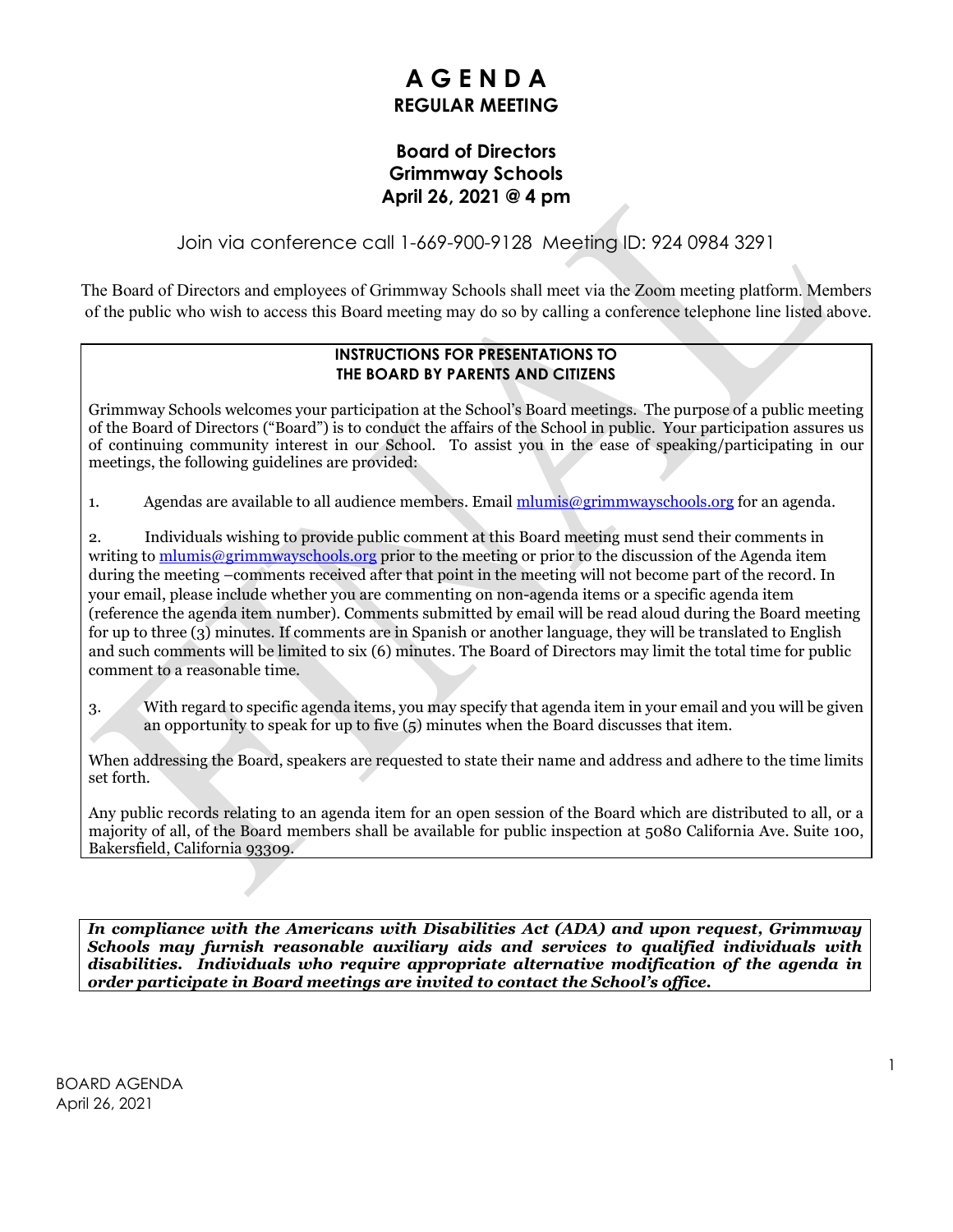#### **I. PRELIMINARY**

*A. CALL TO ORDER*

Meeting was called to order by the Board President at \_\_\_\_\_\_\_\_\_\_\_\_\_\_

*B. ROLL CALL*

Present Absent Mr. Tom Mestmaker **\_\_\_\_\_\_ \_\_\_\_\_\_** Mr. Matt Look **\_\_\_\_\_\_ \_\_\_\_\_\_** Mr. Ernie Unruh **\_\_\_\_\_\_ \_\_\_\_\_\_** Mr. Manuel Pantoja **\_\_\_\_\_\_ \_\_\_\_\_\_** Dr. Jean Fuller

*C. ANNOUNCEMENTS*

Accept reappointment of Manuel Pantoja by the Grimm Family Education Foundation for a tw0 year term, serving as the Secretary of the Grimmway Schools Board of Directors.

- *D. FLAG SALUTE*
- *E. APPROVAL OF MINUTES: BOARD MEETING of March 22, 2021*

Motion: Second: \_\_\_\_\_\_\_

*F. APPROVAL OF MINUTES: SPECIAL BOARD MEETING of April 8, 2021* 

Motion: Second:

#### **II. COMMUNICATIONS**

A. *ORAL COMMUNICATIONS:* Non-agenda items: no individual presentation shall be for more than three (3) minutes and the total time for this purpose shall not exceed fifteen (15) minutes. Ordinarily, Board members will not respond to presentations and no action can be taken. However, the Board may give direction to staff following a presentation.

- B. For Information: GS Leadership Report
	- 1. Chief Executive Officer
	- 2. Chief Operating Officer
	- 3. Chief Academic Officer
	- 4. Principal Grimmway Academy Arvin
	- 5. Principal Grimmway Academy Shafter
- C. For Information: Arvin and Shafter Parent Report

BOARD AGENDA April 26, 2021